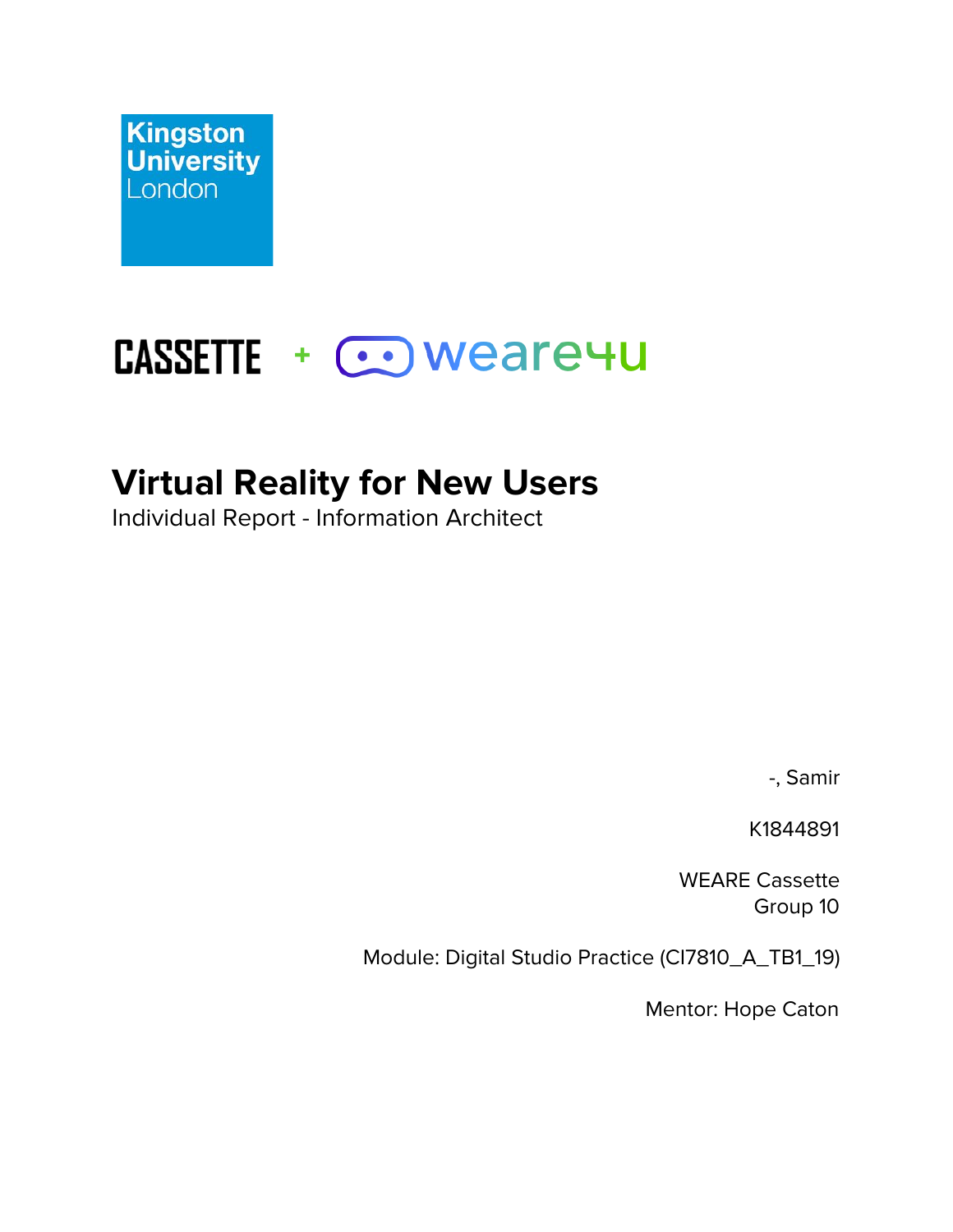### **Table of Content**

| 1. | Role and Aim                                          | 3              |
|----|-------------------------------------------------------|----------------|
|    | 2. Objectives                                         | 3              |
|    | 3. Deliverables                                       | 3              |
|    | 4. Affinity Mapping                                   | 3              |
|    | 4.1 Affinity Mapping Diagram                          | $\overline{4}$ |
|    | 4.2 Affinity Mapping Artifacts                        | $\overline{4}$ |
|    | 4.3 Team Discussion on Affinity Mapping               | 5              |
| 5. | The Campsite Exploration Game                         | 5              |
|    | 6. Tasks                                              | 5              |
|    | 6.1 Tasks - Difficulty Level Graph                    | 6              |
|    | 7. Card Sorting                                       | 6              |
|    | 7.1 Outcome of Card Sorting: Information Architecture | 6              |
|    | 7.2 Card Sorting Diagram                              | 7              |
|    | 7.3 Card Sorting Artifacts                            | 7              |
|    | 8. Task FLow Diagram                                  | 8              |
|    | 9. User Flow Diagram                                  | $8 - 9$        |
|    | 10. Discussions                                       | 9              |
|    | 11. Reference                                         | 10             |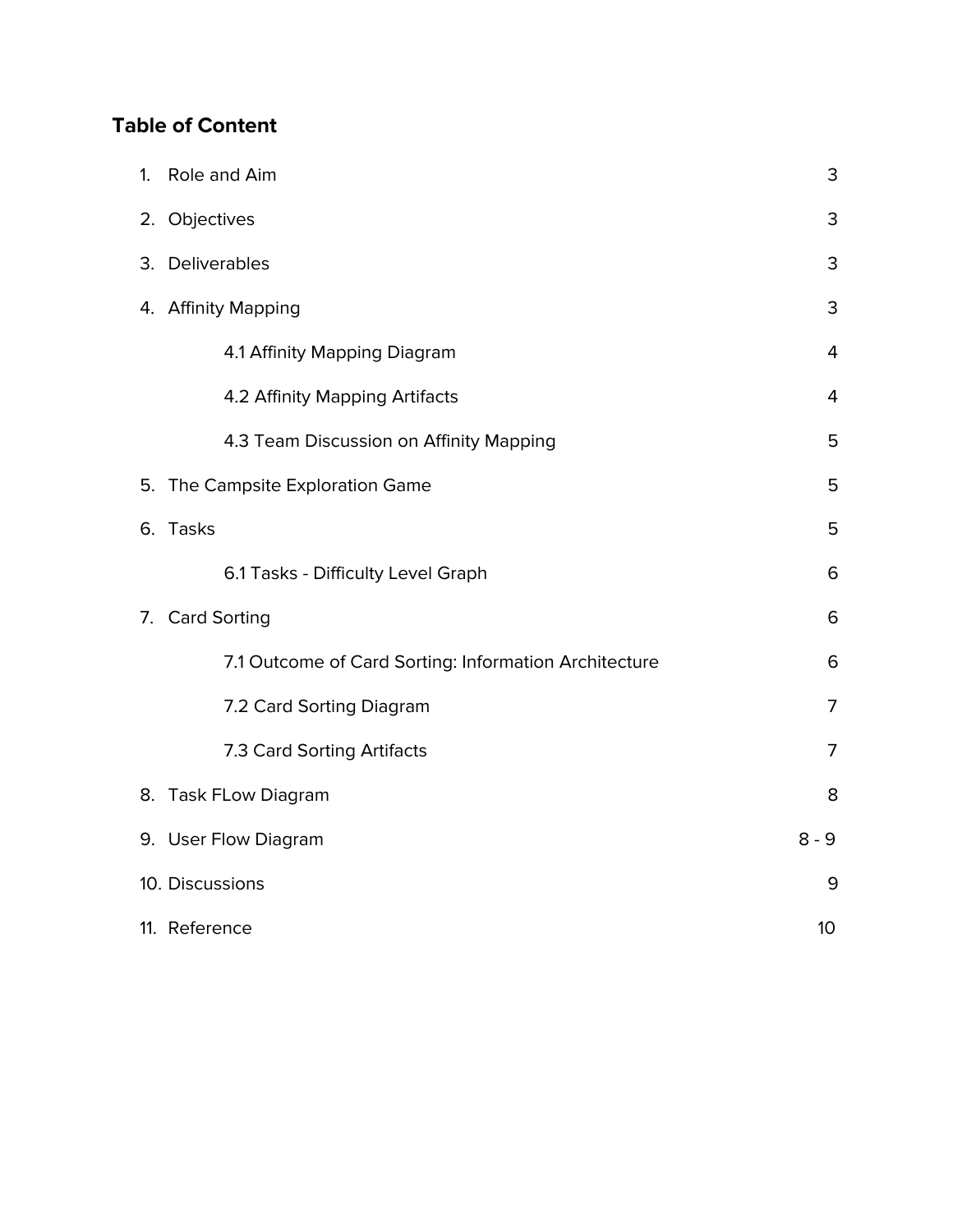#### **1. Role and Aim**

As an Information Architect, my job was to work on the key findings of the user research, handed over to me by the team's Lead Researcher, and to come up with a scenario and create several tasks that are easy to use and helps new users to learn VR.

#### **2. Objectives**

- To consider and ponder upon the user problems resulting from the user research and the way people use virtual reality, their mental models, needs, and desires;
- To find a way to guide the users and provide them with a path, right from the moment they wear the VR headset so that they do not face problems with this new medium.
- Enhancement of the created tasks' experience through tests and iterations, to create an experience that people will be delighted with.

#### **3. Deliverables**

My deliverables for the project included: Affinity Diagram, Task Flow Model, User Flow Model, and Information Architecture.

#### **4. Affinity Mapping**

Affinity Diagram was the best and the easiest way to help me make sense of all the mixed data, such as facts, design issues, user opinions, user needs, insights, and ideas resulting from brainstorming. Therefore, I performed the Affinity Mapping exercise to cluster and bundle all the key findings of the user research at the same place. (The Interaction Design Foundation, 2020)

The user research findings were categorized into three categories:

- Overall Virtual Reality user experience;
- User's involvement with the Controllers;
- User's participation with the VR Headsets.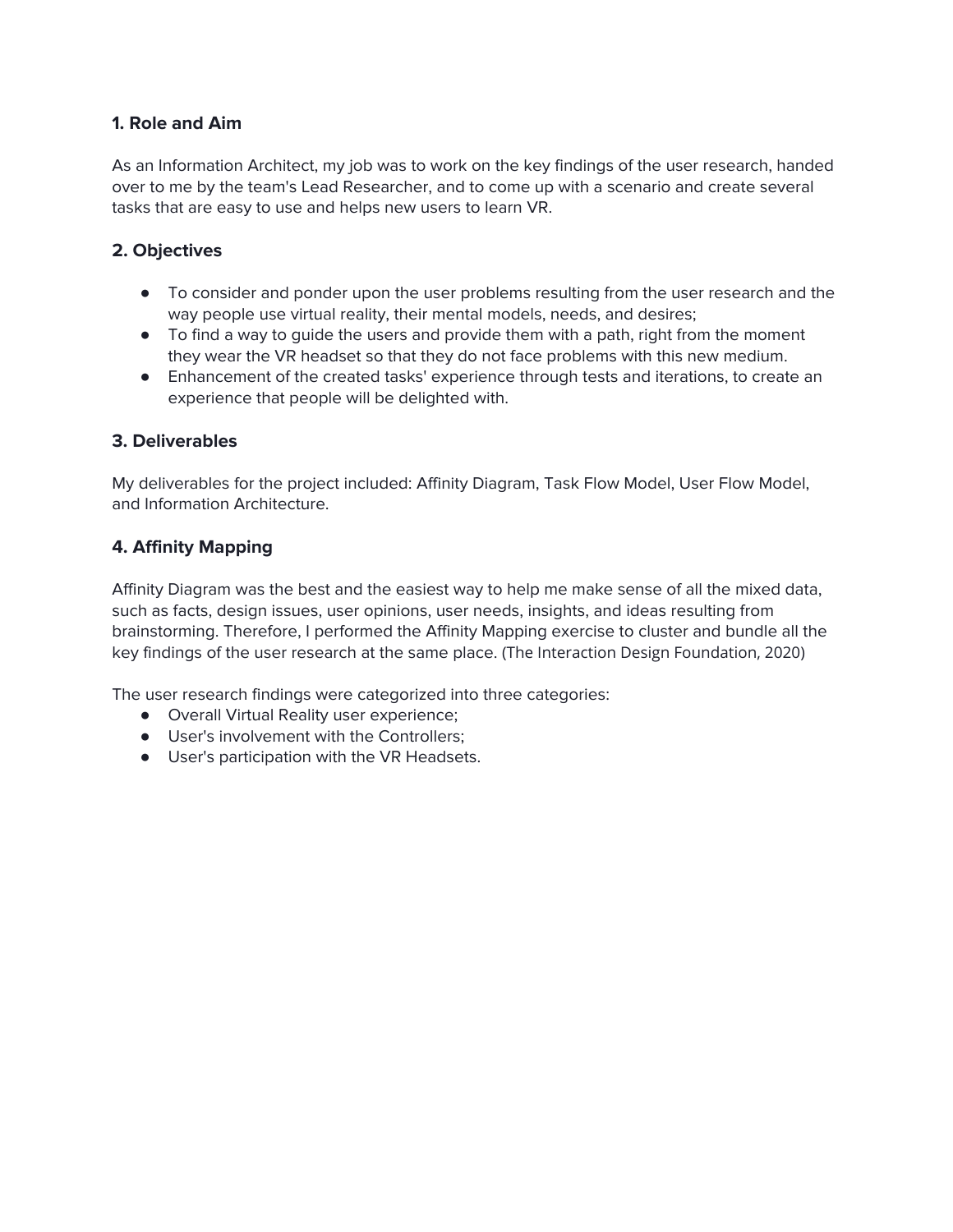#### **4.1 Affinity Mapping Diagram**



#### **4.2 Affinity Mapping Artifact**

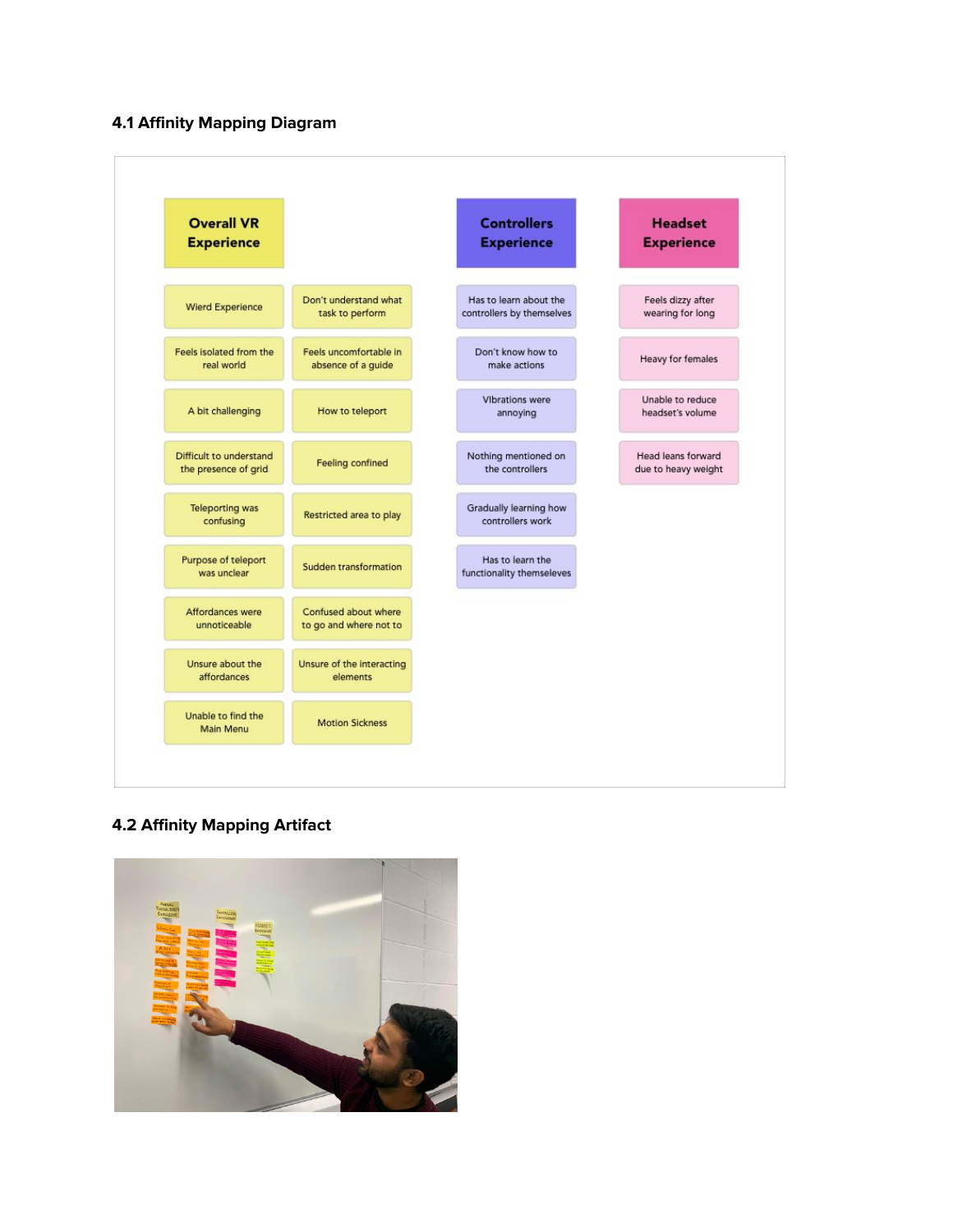#### **4.3 Team Discussion on Affinity Mapping**

As an Information Architect, I led the team discussion on Affinity Mapping after finishing the Affinity Mapping activity. It was done to take my teammates' reviews and opinions on the work that I have done. We discussed up on all the essential findings and decided on what issues to work on and what not to. As a result, we came up with the probable solutions for the issues we decided to work on, that we worked on at a later stage.

#### **5. The Campsite Exploration Game**

To create a pleasing and delightful experience for the new users to VR, it was essential to come up with a story or a scene consisting of tasks that could be accomplished easily by the users without stressing them. Therefore, we decided on a campsite exploration game.

#### **6. Tasks**

Keeping in mind the key findings from the user research, I decided upon eight tasks that go in a sequence from low difficulty level to the high difficulty level.

While thinking of the tasks, it was crucial to consider the fact that the new users to VR would never want to perform tasks that would need more effort and skills to accomplish them. Therefore I decided upon making the users do the actions that they function in their day to day life, for example: picking up things, climbing, throwing, playing musical instruments, etc.

Furthermore, the motive behind choosing the tasks was to make the users explore the necessary actions and functionalities of the controllers and make them well versed with the VR experience at an initial stage so that they do not feel overwhelmed and lost.

The final tasks are a result of multiple brainstorming sessions with my team members, followed by constant changes.

Following are the seven tasks mentioned below:

- Picking up a Mushroom
- Picking up an Apples
- Playing the Drum
- Playing with the Dog
- Ball Slamming Game
- Bonfire
- Climbing up the Platforms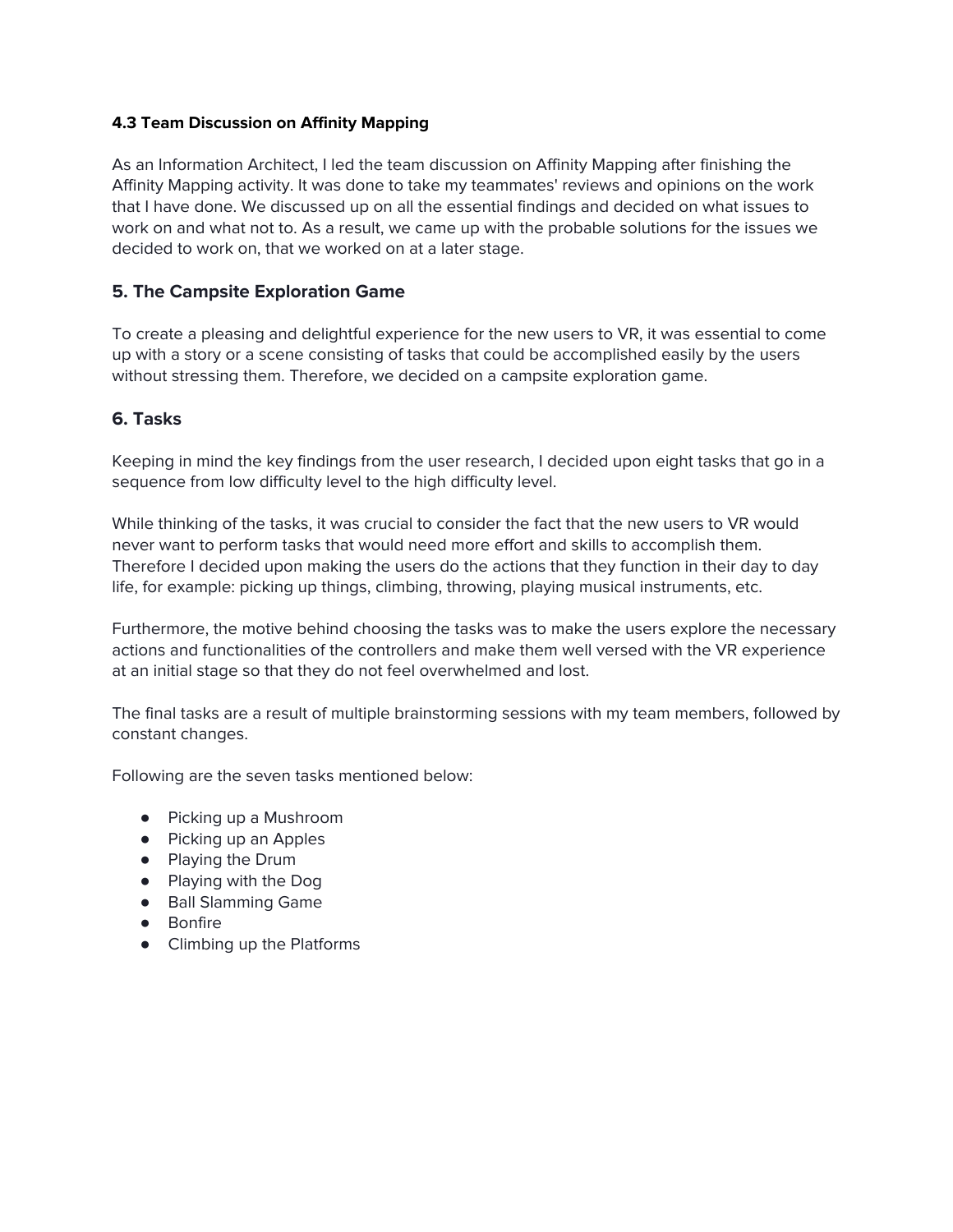#### **6.1 Tasks - Difficulty Level Graph**



#### **7. Card Sorting**

#### **7.1 Outcome of Card Sorting: Information Architecture**

The Card sorting research method was used to discover how users are going to determine the information architecture of the digital experience. It helped expose the informational structure users think within, which provided an understanding of their mental model. I led the card sorting activity, with my team members participating as users. We performed open sorts (as the product wasn't built ), which allowed users to write their own tasks and content. (Medium, 2020)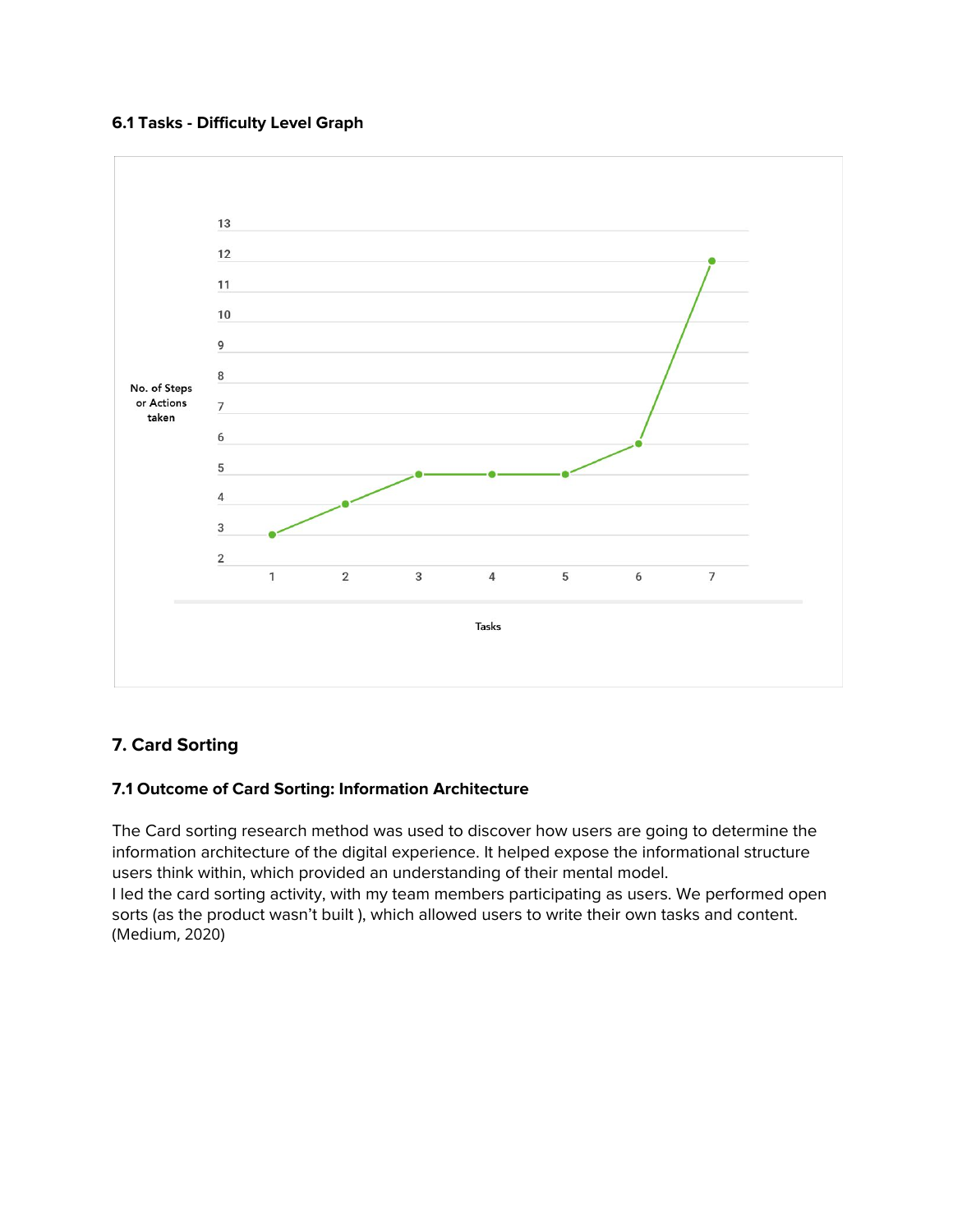#### **7.2 Card Sorting Diagram**

The diagram below depicts the card sorting exercise:



#### **7.3 Card Sorting Artifact**

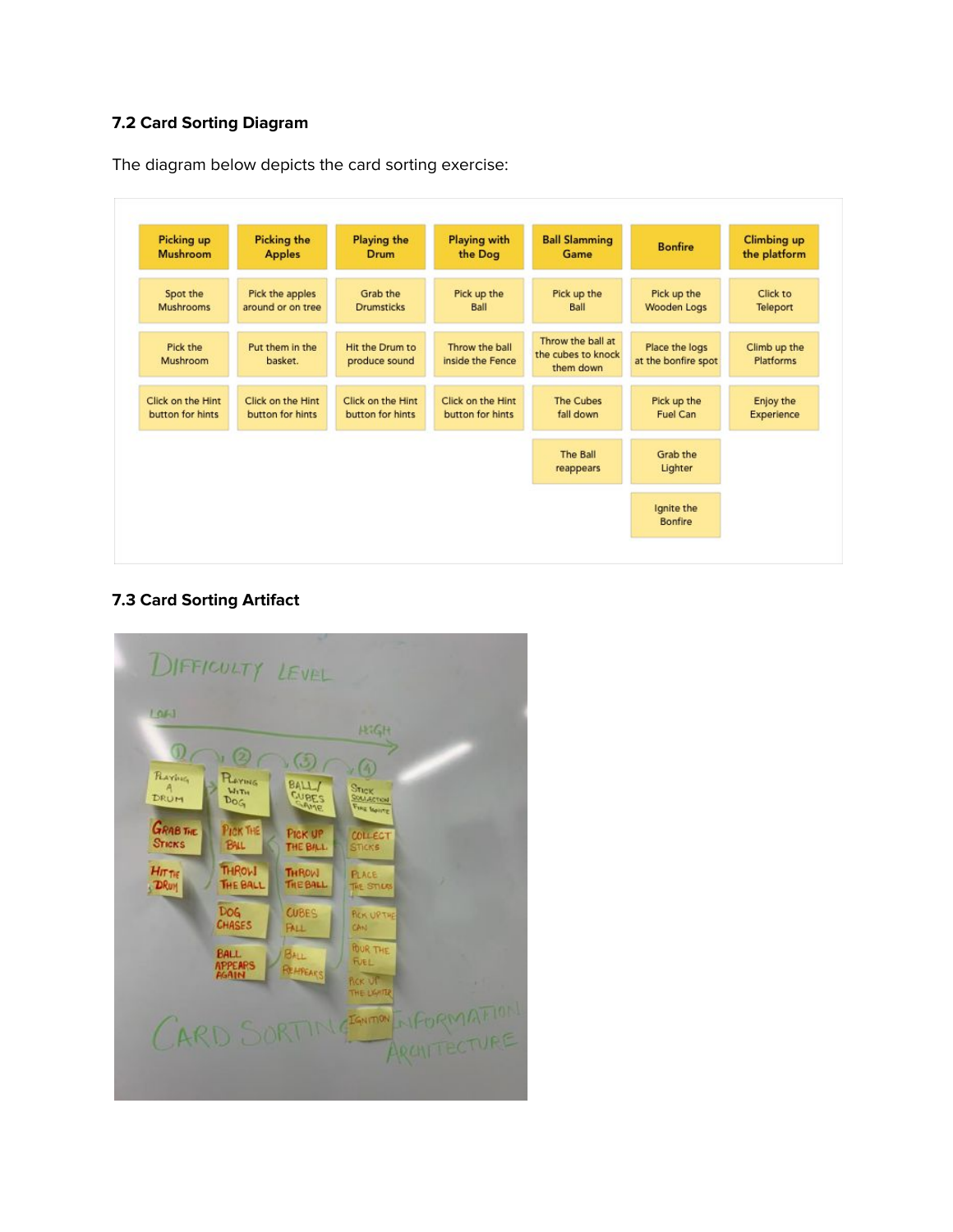#### **8. Task FLow Diagram**

Task flows for each of the tasks were created, which depicts a single flow that users follow to complete a specific action or task. The task flows have a singular flow; they don't branch out. The task flow diagram below depicts the flow for each of the tasks. It follows from task 1 to task 7.



#### **9. User Flow Diagram**

The user flow diagram below depicts a path that the users follow through the campsite game. It shows all the tasks that the user has to complete in order to reach her goal. This flow diagram is a linear path as the tasks have been arranged in increasing difficulty level order. Therefore, the user has to complete the ongoing task first in order to go to the next task.

The motive behind creating the flow diagram was to use it as a communication tool to help myself to talk about the functions of the game with my team before building out the product. (Medium, 2020)

**"Designing user flows leads to better results** for both the user and the business." - Morgan Brown (Medium, 2020)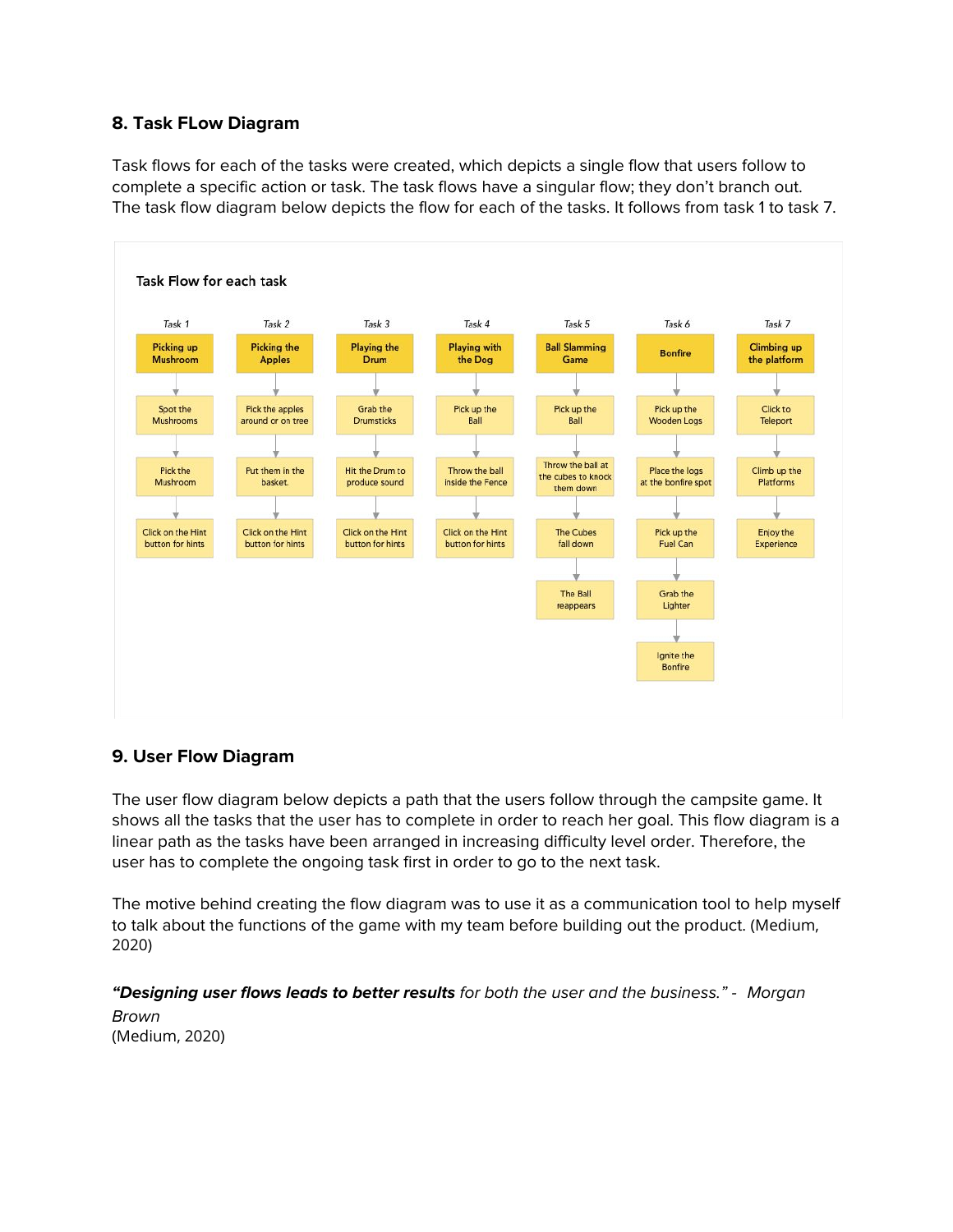

#### **10. Discussions**

Given the role of an Information Architect, my job was to think of a project topic to work on and then dive deep inside to structure the experience for the new users to VR, which is pleasing and easy to use for them. With several brainstorming sessions with the team, I decided to work on a campsite exploration game.

Once the research artefacts were handed over by the Lead Researcher, I started the affinity mapping activity to cluster and bundle all the key findings in one place to make things easier for everyone. Next, based on the key findings, I brainstormed on deciding the tasks for our game. With my team's consent, we finally decided on the seven tasks that were implemented by the game developer at a later stage.

Next, I worked on creating an information structure for the game, and for that, a card sorting exercise was conducted with my team. As a result of the card sorting exercise, information architecture for the game was built.

Furthermore, this information architecture gradually led to the task flow for each of the tasks with the tasks being arranged in increasing difficulty level order. Connecting these tasks led to the user flow diagram, i.e., the path the users would follow through the campsite game.

Finally, all the above artefacts were handed over to the team's Lead Designer to work on.